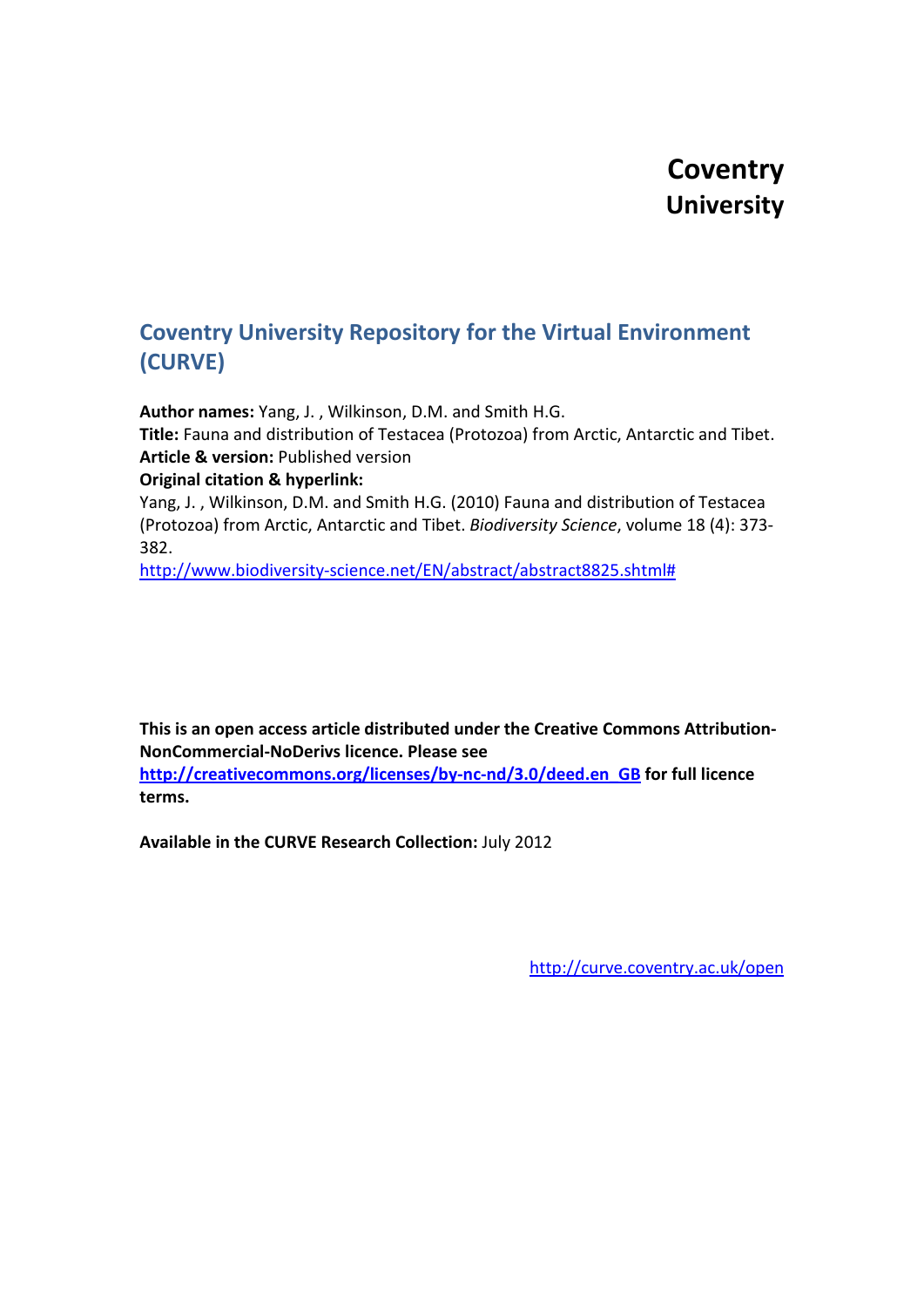# 北极、南极和西藏有壳虫区系与分布

杨 军<sup>1\*</sup> Humphrey G. Smith<sup>2</sup> David M. Wilkinson<sup>3</sup>

1 (中国科学院城市环境研究所, 城市环境与健康重点实验室, 厦门 361021) 2 (*Environmental Sciences, James Starley Building, Coventry University, Priory Street, Coventry CV1 5FB, UK*) 3 (*School of Natural Science and Psychology, Liverpool John Moores University, Byrom Street, Liverpool L3 3AF, UK*)

摘要**:** 有壳虫(Testacea)是一类常见的自由生活的原生动物, 在生态系统物质循环和能量流动中发挥重要作用。作 者在分析地球三极(北极、南极、西藏)地区有壳虫种类名录(62属315种)基础上, 对有壳虫区系特征、地理分布及 其影响因素进行了研究。结果显示, 北极地区已记录25科51属232种; 南极地区20科30属131种; 西藏地区22科42 属173种。三个地区物种丰富度最高的属均为砂壳虫属(*Difflugia*)、匣壳虫属(*Centropyxis*)、梨壳虫属(*Nebela*)、鳞 壳虫属(*Euglypha*)和表壳虫属(*Arcella*); 5个属的种数分别占北极、南极、西藏总种数的51.3%、63.4%和60.1%。此 外, 3个地区共有种数是73(23.2%), 共有属数是24(38.7%); 仅在1个地区记录的种数是167种(53.0%)。在三极地区40 个亚区域, 苔藓鳞盖虫(*Assulina muscorum*)和旋匣壳虫(*Centropyxis aerophila*)的分布最广泛, 出现频率均高达 90%。聚类分析显示, 三个地区种水平相似性系数为51.3–56.3%, 属于中等相似, 北极和西藏相似系数最大。相似 性分析表明, 虽然有壳虫具有较强的长距离被动扩散能力, 但是一些大于100 μm的种类不是全球性分布。有壳虫 的地理分布格局与个体大小、生境类型、地质历史事件等密切相关, 分析结果受物种鉴定标准、样品数量、空间 尺度大小等因素影响。

关键词**:** 有壳虫, 北极, 南极, 西藏, 区系分析, 地理分布

# **Fauna and distribution of Testacea (Protozoa) from Arctic, Antarctic and Tibet**

Jun Yang<sup>1</sup>\*, Humphrey G. Smith<sup>2</sup>, David M. Wilkinson<sup>3</sup>

1 *Key Laboratory of Urban Environment and Health, Institute of Urban Environment, Chinese Academy of Sciences, Xiamen* 361021, China

2 *Environmental Sciences, James Starley Building, Coventry University, Priory Street, Coventry* CV1 5FB, UK

3 *School of Natural Science and Psychology, Liverpool John Moores University, Byrom Street, Liverpool* L3 3AF, UK

**Abstract:** Testacea (or testate amoebae, thecamoebians) are free-living amoeboid protozoa inhabiting a shell or test and they play an important role in material cycle and energy flow in terrestrial and aquatic ecosystems. The fauna of Testacea was analyzed from three polar regions of the Earth (Arctic, Antarctic and Tibet). In total, 315 species from 62 genera were recorded in the polar regions, i.e. 232 species (51 genera) in the Arctic, 131 species (30 genera) in the Antarctic, and 173 species (42 genera) in Tibet. In each polar region, the most diverse genera were *Arcella*, *Centropyxis*, *Difflugia*, *Euglypha*, *Nebela*; they accounted for 51.3%, 63.4% and 60.1% of the total species number in the Arctic, Antarctic and Tibet, respectively. Seventy-three species (23.2% of all species) and twenty-four genera (38.7% of all genera) were common to the three polar regions. One hundred and sixty-seven species (53.0% of species) were found only in one of the polar regions. Both *Assulina muscorum* and *Centropyxis aerophila* were widely distributed with the highest frequency (90%) in 40 subregions from the Arctic, Antarctic and Tibet. Cluster analysis revealed that the highest species-level similarity of Testacea was between the Arctic and Tibet (56.3%). Further, species similarity was the highest between the Arctic and Tibet based on Arcellinida species data, but the lowest based on filose Testacea

<sup>——————————————————</sup> 收稿日期: 2010-06-13; 接受日期: 2010-07-02

基金项目: 中国科学院知识创新工程重要方向项目(KZCX2-YW-QN401), 中国科技部国际科技合作项目(2009DFB90120), 福建省科技计划重点项目 (2009Y0044), 国家自然科学基金(30800097)和中国科学院优秀博士学位论文、院长奖获得者科研启动专项资金项目

<sup>\*</sup> 通讯作者 Author for correspondence. E-mail: jyang@iue.ac.cn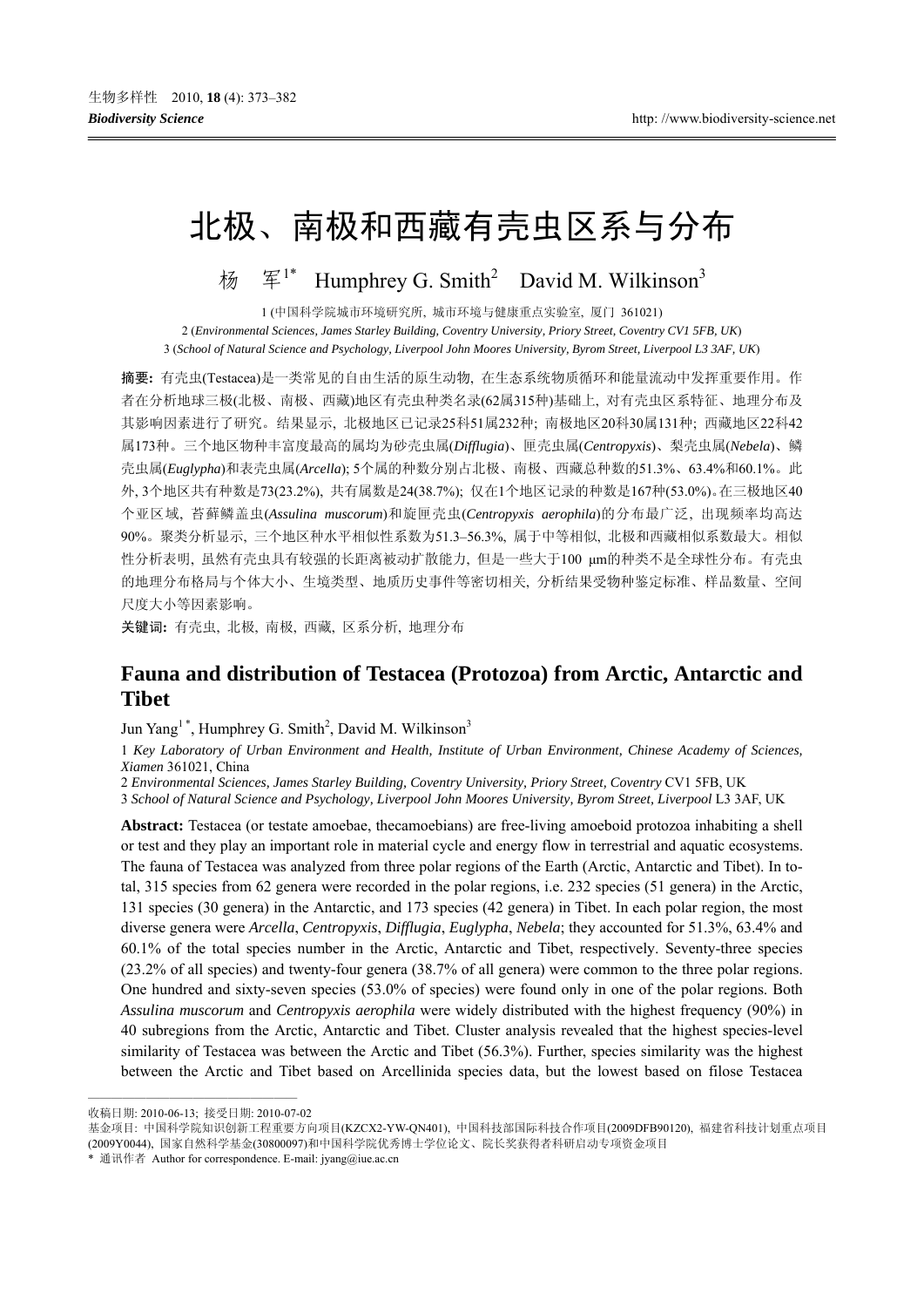species. Distinct differences in Testacea fauna indicate that some species are not ubiquitously distributed in spite of better passive long-distance dispersal than macro-organisms. Geographic distributional patterns of Testacea diversity are closely related to body size, habitat type and historical events, and our perception of these patterns are strongly influenced by taxonomic resolution (morphological criteria), sampling effort and spatial scales. We propose that study of genetic diversity among and within common Testacea morphospecies in relation to ecological and historical factors will elucidate geographic distributional patterns within this interesting group.

**Key words:** testate amoebae, Arctic, Antarctic, Tibet, faunal analysis, geographic distribution

北极、南极和西藏珠穆朗玛峰分别是地球的最 北端、最南端和海拔最高点, 被称为"地球三极"。 地球三极地区生态系统对于全球变化特别是气候 变化十分敏感, 是研究全球气候变化生态效应的关 键地区, 因此三极地区的生物多样性与区系特征亦 备受关注。由于研究条件的限制, 以往三极生物区 系研究主要集中于大型动物或植物, 例如, 北极熊 (*Ursus maritimus*)、南极企鹅(*Pygoscelis antarctica*) 和藏羚羊(*Pantholops hodgsoni*)的研究已经深入到 基因组水平, 但是人们对进化历史较长的单细胞微 型生物区系与分布的认识还远远不够(Petz *et al*., 2007; Wulff *et al*., 2009; Yang *et al*., 2010)。

生物多样性的空间分布是生态学研究的核心 问题之一, 也是深入认识生物地球化学循环的关键 基础。由于微型生物(主要包括: 细菌、原生动物、 单细胞藻类、低等真菌)具有个体小、繁殖周期短、 丰度高、易于全球扩散、物种—面积曲线较平坦、 成种速率低、物种灭绝率低等特点, 专家们普遍认 为: 微型生物分布于世界各地, 但环境条件决定其 是否能够生存(Wilkinson *et al*., 2001; Finlay, 2002; O'Malley, 2007)。然而近10年来, 随着研究深度和广 度的不断拓展, 微型生物是全球性分布的观点逐渐受 到质疑, 最直接的证据就是一些微型生物种类存在明 显的地理分布格局(Green & Bohannan, 2006; Martiny *et al*., 2006; Foissner, 2008)。例如, 一种有壳虫*Nebela*  (*Apodera*) *vas*广泛分布于冈瓦纳大陆和南极地区岛 屿, 尽管古北区和新北区有其合适的生存环境, 但是 却没有发现其分布(Smith & Wilkinson, 2007)。

有壳虫(Testacea)隶属原生动物界(Protozoa)根 足门(Rhizopoda), 是一类具有叶状足、丝状足或网 状足, 且胞质外被一个外壳的肉足虫, 又被称作 "有壳肉足虫"或"有壳变形虫"。有壳虫是一类古老 的单细胞原生动物, 壳体几微米至几百微米, 广泛 分布于淡水、土壤、湿地等生境, 以细菌、藻类、 真菌、碎屑、原生动物、小型轮虫和线虫等为食, 在 生态系统物质循环和能量流动中发挥承上启下的 重要作用, 其壳体化石最早可追溯到7.5亿年前的 元古代(Ogden & Hedley, 1980; Porter & Knoll, 2000; Meisterfeld, 2002; Mitchell *et al*., 2008)。国际上对有 壳虫的研究始于1815年, 迄今已描述2,000多种, 其 中我国已发现330余种(杨军, 2006; Mitchell *et al*., 2008)。

北极(Levander, 1901)、南极(Richters, 1908)、喜 马拉雅山脉(Penard, 1907)地区有壳虫考察均开始 于20世纪初。但是20世纪上半叶的调查地点极少、 资料较分散, 难于对三极地区有壳虫进行系统的区 系与分布分析。近三、四十年来, 欧美学者对南极 和北极地区, 亚洲学者对西藏及其邻近地区有壳虫 进行了较全面地调查。比利时学者 Beyens 和 Chardez(1995)最早系统整理了北极地区有壳虫名 录, 列出291种及亚种。随后, Wilkinson(2001)分析 南极和北极两个地区127种有壳虫的地理分布, 发 现壳体大于100 μm的种类趋向于仅分布于一个地 区。2006年, Yang等(2006)发现西藏及邻近地区有壳 虫分布存在地理分布格局, 物种丰富度(species richness)与温度和降水量等气候因子显著正相关。 最近, Yang等(2010)总结出地球三极地区有壳虫名 录, 合计303种, 基于壳体大小进行同属内种间比 较分析, 发现物种个体愈小, 愈趋于广泛分布。本 文拟在三极地区有壳虫名录基础上进行区系特征 与地理分布研究, 以期推进有壳虫原生动物区系和 生物地理学研究的深入开展。

# **1** 材料与方法

# **1.1** 数据来源

种类数据主要来自Yang等(2010)总结的地球三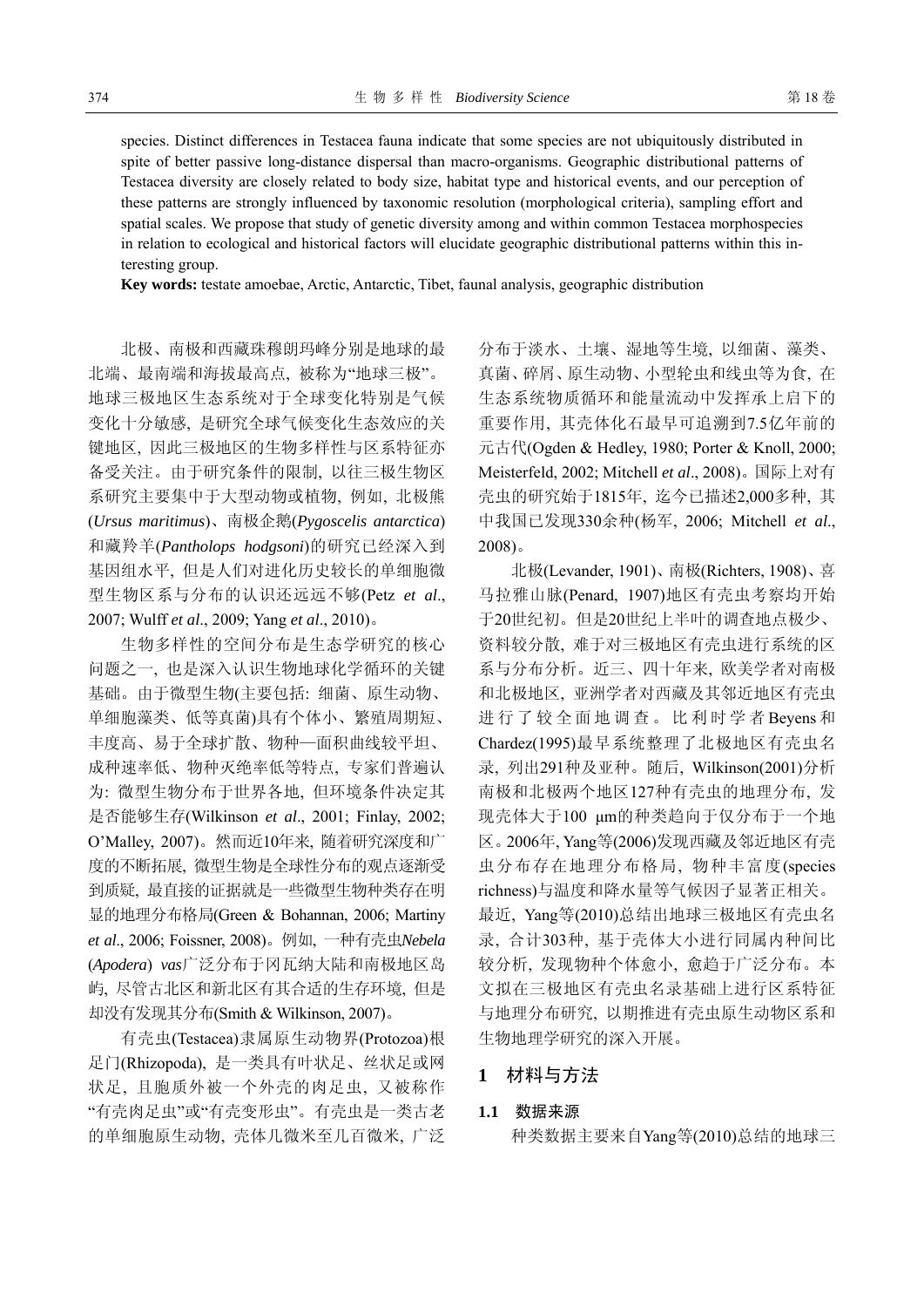极地区有壳虫名录, 共61属303种。此外, 本文增加 了西藏邻近区域喜马拉雅山脉的有壳虫数据, 包括 锡金境内16种(Penard, 1907)、尼泊尔境内16种 (Laminger, 1972)、印度境内23种(Suxena, 1979; Raju & Suxena, 1979)。总体而言, 除了4个北极的未定种 和6个南极的未定种外, 本文分析的三极地区有壳 虫共计包括62属315种。

为比较三极地区不同亚区域有壳虫区系与分 布, 综合有壳虫调查情况和研究地点地理位置, 将 北极地区划分为17个亚区域、南极分为11个亚区域 (Yang *et al*., 2010)、西藏分为12个亚区域(Yang *et al*., 2006)。由于13个种的采样点位置(经纬度)不明, 因 此40个亚区域共包括302种有壳虫。

### **1.2** 分类整理

有壳虫种类鉴定主要依靠壳体形态进行, 目前 还没有一个被广泛接受的分类系统。不同学者对有 壳虫形态种特别是亚种鉴定标准常常有不同的观 点, 加之有壳虫的繁殖以无性生殖为主, 壳体特征 的种内变异有时较大。而且, 三极地区有壳虫的主 要研究涉及40多位学者, 这些学者间种类鉴定方面 的分歧往往给区系比较造成了障碍(Yang *et al*., 2010)。因此, 基于形态种在亚种水平分析将难于进 行客观、有效的区系比较(Mitchell & Meisterfeld, 2005)。本文分类单元采用分歧相对较小的属和种, 亚种均未列出。

参照Meisterfeld(2002)分类系统, 对原始记录 中的种类进行分类整理, 包括部分亚种被提升为 种、同物异名的考证与统一。例如: *Pontigulasia bigibbosa* Penard, 1902 是 *Zivkovicia compressa* (Carter, 1864) Ogden, 1983的同物异名, 所以, 这两 个种名在分析中全部统一为后者。此外, 根据 Nicholls(2003) 对壳体特征的分析, 弯颈虫属 (*Campascus*)从曲颈虫科(Cyphoderiidae)转移到沙名 虫科(Psammonobiotidae)。Lara等(2007)基于SSU rRNA基因分析, 建立鳞盖虫科(Assulinidae), 并且 将鳞盖虫属(*Assulina*)和扁壳虫属(*Placocista*)从鳞 壳科(Euglyphidae)中独立出来, 划分到鳞盖虫科。

#### **1.3** 数据分析

利用单因素方差分析(one-way ANOVA)和 Turkey HSD检验比较三极地区间有壳虫物种丰富 度是否存在显著差异。

应用Sørensen's相似性系数(*S*)表示各地区间有

壳虫区系相似性程度(Sørensen, 1948), 该系数的计 算公式为*S*=2*c*/(*a*+*b*)。其中, *a*是A地区全部种类数, *b* 是B地区全部种类数, *c*是A、B两地区共同种类数。 根据Sørensen's相似性系数公式, 可计算出地区之 间有壳虫区系的相似性系数矩阵。

利用Primer5.0软件进行相似性分析、聚类分 析、非度量多维尺度分析。多维尺度分析(MDS, multidimensional scaling)是基于研究对象之间的相 似性或距离, 将研究对象在一个低维(二维或三维) 的空间形象地表示出来, 是排序分析的一种图示 法, 能简单明了地显示各研究对象之间的相对关 系。

# **2** 结果

# **2.1** 区系组成

除2个属(*Pseudoawerintzewia*和*Frenzelina*)的科 地位未定外, 三极地区60个属隶属于26个科(表1)。 其中, 叶足类有壳虫(lobose Testacea), 即表壳目 (Arcellinida)共计15科37属247种, 包括科地位未定 属1个, *Pseudoawerintzewia*; 丝足类有壳虫(filose Testacea)11科25属68种, 包括科地位未定的属1个, *Frenzelina*(表1)。

北极地区已记录有壳虫为25科51属232种(包括 科地位未定1属1种); 南极地区20科30属131种(包 括科地位未定1属1种); 西藏地区22科42属173种 (表1)。

#### **2.2** 区系特征

总体而言, 三极地区有壳虫物种丰富度最高的 5个科依次是: 砂壳科、匣壳科、梨壳科、鳞壳科、 表壳科, 分别占总体的25.1% (79种)、11.7% (37种)、 9.8% (31种)、8.3% (26种)和6.3% (20种)。以上5科 约占总科数的1/5, 共包括19属193种, 分别占总属 数的30.6%和总种数的61.3%。其余科的种数占总体 的比例均小于4% (表1)。北极、南极、西藏3个地区 有壳虫主要科的种数显示了相似的趋势, 即以上5 个科的种数最多, 其余科的种数很少(表1)。

三极地区有壳虫物种丰富度最高的属依次是: 砂壳虫属(*Difflugia*)、匣壳虫属(*Centropyxis*)、梨壳 虫属(*Nebela*)、鳞壳虫属(*Euglypha*)、表壳虫属 (*Arcella*), 分别占总体的22.9%(72种)、11.1%(35种)、 9.2% (29种)、5.7%(18种)和5.1%(16种)(图1)。这5个 属仅占总属数的8.1%; 但是包括170种, 占总种数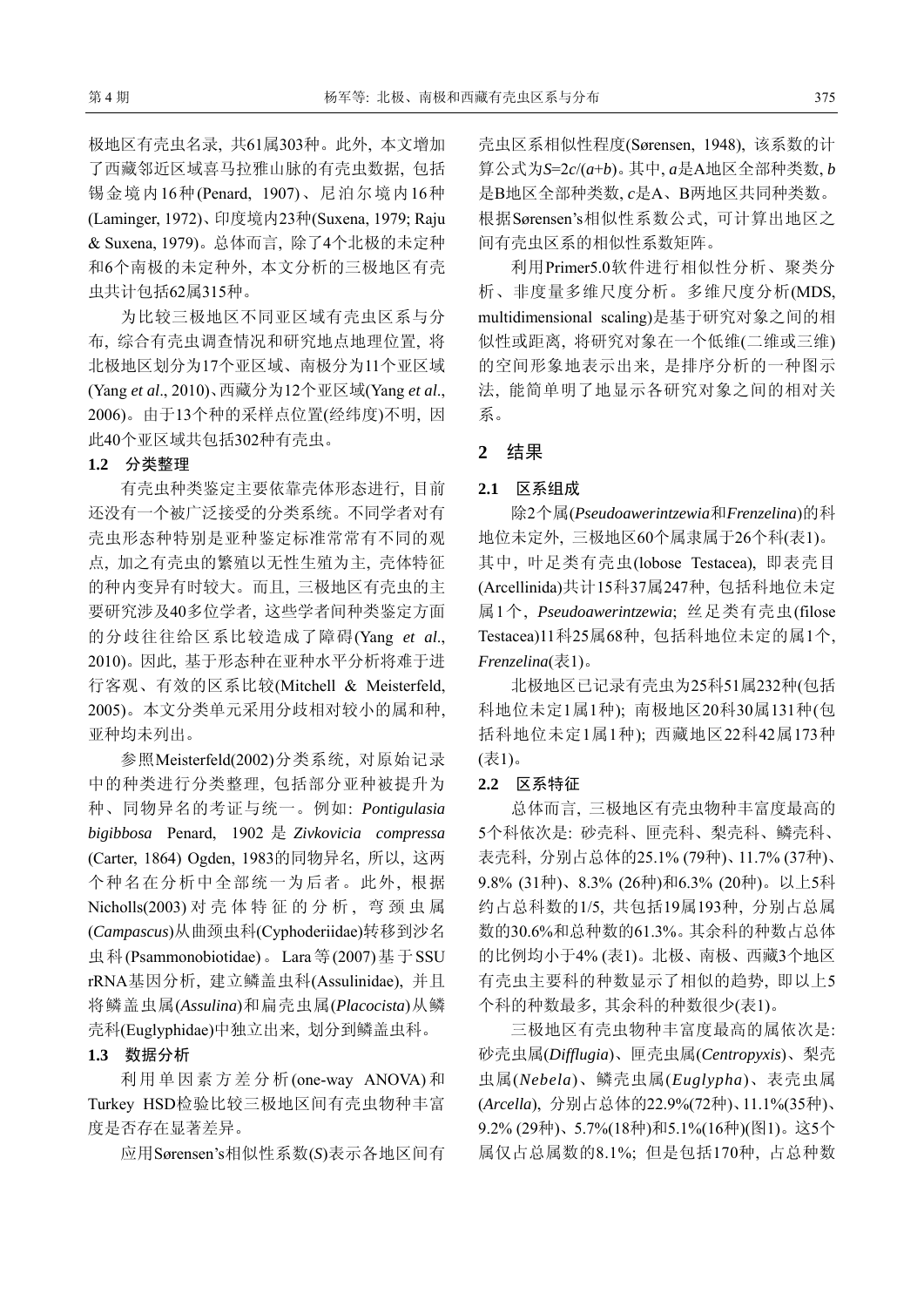#### 表**1** 地球三极地区有壳虫各科已记录属数和种数

Table 1 Number of genera and species of Testacea recorded from three polar regions of the Earth

| 科<br>Family             | 属数 Number of genera |                  |                  |                | 种数 Number of species |                |                  |                |
|-------------------------|---------------------|------------------|------------------|----------------|----------------------|----------------|------------------|----------------|
|                         | 北极                  | 南极               | 西藏               | 三极             | 北极                   | 南极             | 西藏               | 三极             |
| 表壳目 Arcellinida         | Arctic              | Antarctic        | Tibet            | Three poles    | Arctic               | Antarctic      | Tibet            | Three poles    |
| 砂壳科 Difflugiidae        | 4                   | $\mathbf{1}$     | 6                | 6              | 47                   | 28             | 52               | 79             |
| 匣壳科 Centropyxidae       | 3                   | $\mathbf{1}$     | $\mathbf{1}$     | 3              | 32                   | 19             | 22               | 37             |
| 梨壳科 Nebelidae           | $\overline{2}$      | $\mathbf{1}$     | $\overline{2}$   | $\overline{2}$ | 20                   | 15             | 13               | 31             |
| 表壳科 Arcellidae          | $\overline{2}$      | 2                | 3                | 3              | 14                   | 7              | 15               | 20             |
| 缝口虫科 Plagiopyxidae      | $\overline{2}$      | $\mathbf{1}$     | 3                | 3              | 9                    | 5              | 6                | 12             |
| 三角嘴科 Trigonopyxidae     | $\overline{2}$      | $\overline{2}$   | $\overline{2}$   | $\overline{2}$ | 9                    | $\overline{4}$ | $\tau$           | 12             |
| 旋扁壳科 Lesquereusiidae    | 3                   | 2                | 3                | $\overline{4}$ | 9                    | 2              | 8                | 11             |
| 隐砂壳科 Cryptodifflugiidae | 3                   | 3                | $\overline{c}$   | 3              | 9                    | $\overline{7}$ | $\mathfrak{2}$   | 9              |
| 拟方壳科 Paraquadrulidae    | 1                   | $\mathbf{1}$     | $\mathbf{1}$     | $\mathbf{1}$   | 8                    | $\mathbf{1}$   | $\overline{c}$   | 8              |
| 微囊壳科 Microcoryciidae    | $\overline{2}$      | $\overline{c}$   | $\mathbf{0}$     | 3              | $\overline{4}$       | $\overline{4}$ | $\boldsymbol{0}$ | $\tau$         |
|                         | $\overline{2}$      | $\mathbf{1}$     | $\overline{c}$   | $\overline{2}$ | 5                    | 3              | 4                |                |
| 截口虫科 Heleoperidae       | $\mathbf{1}$        | $\boldsymbol{0}$ | $\mathbf{1}$     | $\mathbf{1}$   | $\overline{4}$       | $\mathbf{0}$   | $\mathfrak{2}$   | 6<br>5         |
| 螺足虫科 Cochliopodiidae    |                     |                  |                  |                |                      |                |                  |                |
| 茄壳科 Hyalospheniidae     | $\mathbf{1}$        | $\mathbf{1}$     | $\mathbf{1}$     | $\mathbf{1}$   | $\overline{4}$       | $\overline{c}$ | 3                | $\overline{4}$ |
| 法帽科 Phryganellidae      | 1                   | $\mathbf{1}$     | $\mathbf{1}$     | $\mathbf{1}$   | 4                    | $\overline{2}$ | 3                | 4              |
| 微衣壳科 Microchlamyiidae   | $\mathbf{1}$        | $\mathbf{1}$     | $\mathbf{1}$     | $\mathbf{1}$   | $\mathbf{1}$         | 1              | 1                | $\mathbf{1}$   |
| 地位未定 Incertae sedis     | $\mathbf{1}$        | $\mathbf{0}$     | $\mathbf{0}$     | $\mathbf{1}$   | $\mathbf{1}$         | $\theta$       | $\mathbf{0}$     | $\mathbf{1}$   |
| 小计 Subtotal             | 31                  | 20               | 29               | 37             | 180                  | 100            | 140              | 247            |
| 丝足类有壳虫 Filose Testacea  |                     |                  |                  |                |                      |                |                  |                |
| 鳞壳科 Euglyphidae         | 5                   | 3                | 4                | 5              | 22                   | 18             | 15               | 26             |
| 三足虫科 Trinematidae       | $\overline{2}$      | 2                | $\overline{c}$   | $\overline{2}$ | 9                    | 6              | 6                | 12             |
| 足衣虫科 Chlamydophryidae   | 3                   | $\boldsymbol{0}$ | $\overline{c}$   | $\overline{4}$ | $\overline{4}$       | $\mathbf{0}$   | 4                | $\tau$         |
| 鳞盖虫科 Assulinidae        | $\overline{2}$      | $\mathbf{1}$     | $\mathbf{1}$     | $\overline{2}$ | 5                    | $\overline{2}$ | $\mathfrak{2}$   | 5              |
| 拟砂壳科 Pseudodifflugiidae | 1                   | 1                | 1                | $\mathbf{1}$   | 4                    | 2              | 2                | 5              |
| 沙名虫科 Psammonobiotidae   | 1                   | $\mathbf{1}$     | $\mathbf{1}$     | 3              | $\mathbf{1}$         | 1              | 2                | 4              |
| 曲颈虫科 Cyphoderiidae      | $\overline{2}$      | 1                | 1                | $\overline{2}$ | 3                    | 1              | 1                | 3              |
| 双穴虫科 Amphitremidae      | $\overline{2}$      | $\boldsymbol{0}$ | $\boldsymbol{0}$ | $\overline{2}$ | $\overline{2}$       | $\mathbf{0}$   | $\boldsymbol{0}$ | $\overline{c}$ |
| 薄壳科 Lieberkuehnidae     | $\overline{0}$      | $\boldsymbol{0}$ | 1                | $\mathbf{1}$   | $\mathbf{0}$         | $\mathbf{0}$   | 1                | $\mathbf{1}$   |
| 小网足虫科 Microgromiidae    | 1                   | $\boldsymbol{0}$ | $\mathbf{0}$     | $\mathbf{1}$   | $\mathbf{1}$         | $\mathbf{0}$   | $\mathbf{0}$     | $\mathbf{1}$   |
| 保琳虫科 Paulinellidae      | 1                   | $\boldsymbol{0}$ | $\mathbf{0}$     | $\mathbf{1}$   | $\mathbf{1}$         | $\mathbf{0}$   | $\boldsymbol{0}$ | $\mathbf{1}$   |
| 地位未定 Incertae sedis     | $\overline{0}$      | $\mathbf{1}$     | $\boldsymbol{0}$ | $\mathbf{1}$   | $\mathbf{0}$         | 1              | $\boldsymbol{0}$ | $\mathbf{1}$   |
| 小计 Subtotal             | 20                  | 10               | 13               | 25             | 52                   | 31             | 33               | 68             |
| 合计 Total                | 51                  | 30               | 42               | 62             | 232                  | 131            | 173              | 315            |

的54.0%。绝大多数属的物种丰富度较低, 其中单种 属27个, 双种属9个, 占总属数的58.1%(36属)。北 极、南极、西藏三个地区有壳虫主要属的种数呈现 相似的趋势(图1), 即以上5个属的种数最多, 分别 占北极、南极、西藏总种数的51.3%、63.4%和60.1%; 其余属的种数很少, 其中北极、南极、西藏的单种 属分别是21个、12个和18个。

# **2.3** 地理分布

尽管北极、南极、西藏有壳虫种数分别为232、

131和173, 分别占总体的73.7%、41.6%和54.9%, 但 是方差分析对三极地区物种丰富度比较, 发现三极 之间没有显著差异(*F*2, 37 = 0.987, *P*=0.382)。

在种水平, 三极地区共有种数是73, 占总种数 的23.2%; 北极的特有种最多, 为89种; 仅分布于南 极和西藏地区的种数最少, 仅为5种(图2)。在属水 平, 三极地区共有属高达24个, 占总属数的38.7%; 仅分布于南极和西藏地区的属数为0(图3)。

仅在1个地区记录的种数是167种(图2), 占总种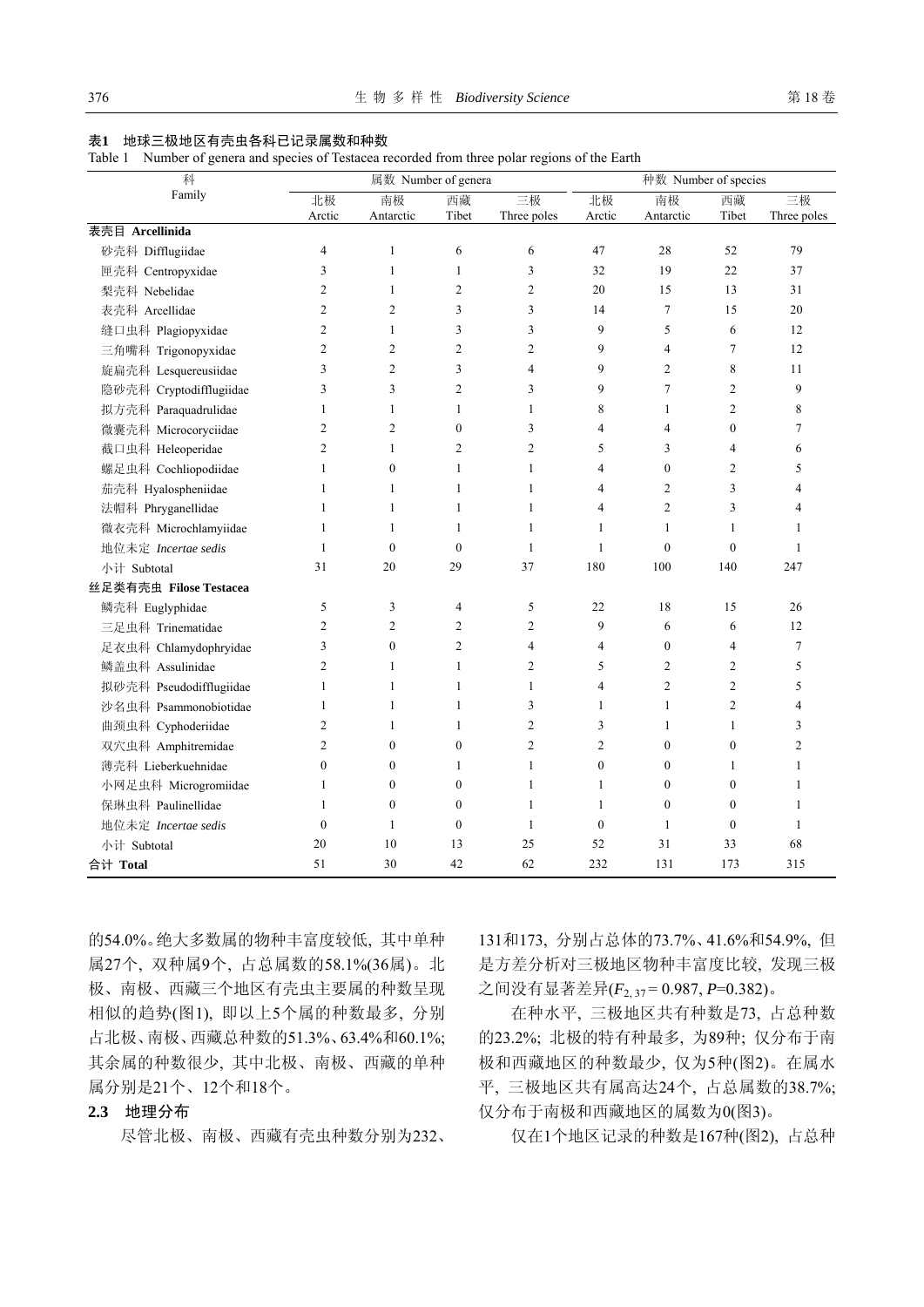数的53.0%。在三极40个亚区域, 约1/3的有壳虫种 类(100种)仅在一个亚区域发现, 分布频率是2.5%; 有25种的分布频率≥50% (图4)。这25种包括3种表 壳虫(*Arcella arenaria*, *A. discoides*, *A. rotundata*)、1 种鳞盖虫 (*Assulina muscorum*) 、 7 种匣壳虫 (*Centropyxis aculeata*, *C. aerophila*, *C. constricta*, *C. ecornis*, *C. platystoma*, *C. sphagnicola*, *C. sylvatica*)、 1种蛹壳虫(*Corythion dubium*)、1种砂壳虫(*Difflugia penardi*)、5种鳞壳虫(*Euglypha ciliata*, *E. laevis*, *E. rotunda*, *E. strigosa*, *E. tuberculata*)、3种梨壳虫 (*Nebela collaris*, *N. dentistoma*, *N. lageniformis*)、1种 法帽虫(*Phryganella acropodia*)、3种三足虫(*Trinema complanatum*, *T. enchelys*, *T. lineare*)。其中, 苔藓鳞 盖虫(*Assulina muscorum*)和旋匣壳虫(*Centropyxis aerophila*)的分布频率均高达90%, 暧昧蛹壳虫 (*Corythion dubium*) 是 82.5%, 顶足法帽虫

(*Phryganella acropodia*) 是 80%, 斜口三足虫 (*Trinema enchely*s)和线条三足虫(*T. lineare*)均为 75%。表明这6种有壳虫在三极地区分布最广。

# **2.4** 区系相似性

三极地区有壳虫种水平相似性系数为 51.3–56.3%, 属于中等相似; 属水平相似性系数为 64.2–75.3%, 属于中等相似或极相似。基于种相似 性系数矩阵的聚类分析显示: 北极和西藏相似性系 数最高(56.3%), 北极和南极其次(56.2%), 南极与 西藏差异最大, 相似性系数为51.3% (图5)。然而, 属水平相似性系数结果是: 北极和西藏相似性系数 最高(75.3%), 北极和南极相似性系数最低(64.2%), 南极与西藏居中(66.7%)。

表壳目有壳虫和丝足类有壳虫聚类分析也显 示中等相似(图5), 其中表壳目有壳虫聚类图中, 北 极和西藏相似系数最大(56.9%), 南极和西藏相似



#### 图**1** 地球三极地区有壳虫主要属的种数

Fig. 1 Species number of main Testacea genera from three polar regions of the Earth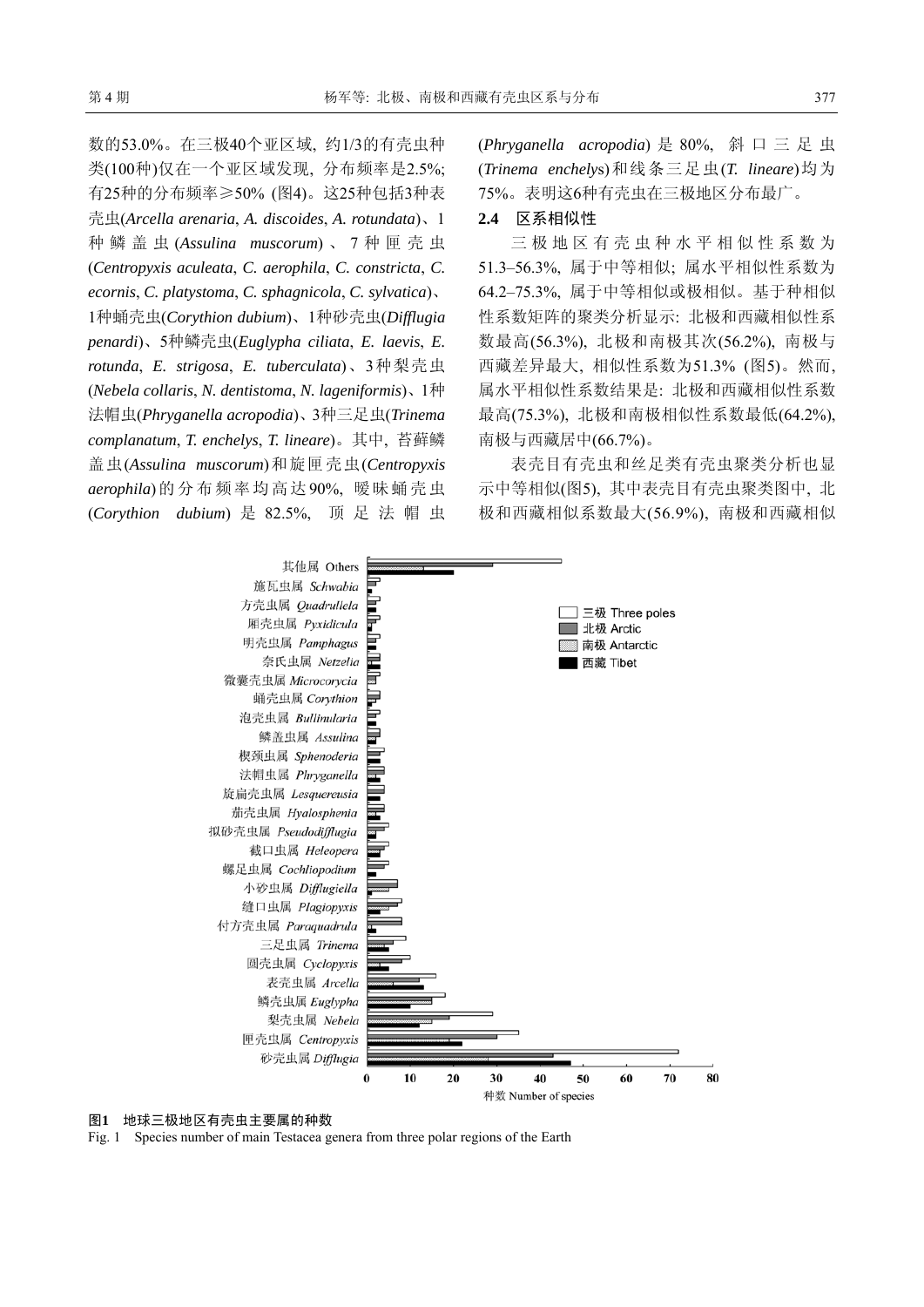

图**2** 三极地区有壳虫种数分布

Fig. 2 Number of species of Testacea from three polar regions



图**3** 三极地区有壳虫属数分布

Fig. 3 Number of genera of Testacea from three polar regions

系数最小(48.3%); 丝足类有壳虫聚类图中, 北极和 西藏相似系数最小(48.3%), 南极和西藏相似系数 最大(62.5%)。显然, 不同类群的地理分布格局与生 物本身的特征密切相关。

三极地区40个亚区域能够依据区系相似性系 数分开(Global *R* = 0.433, *P*<0.001)。非度量多维尺 度分析结果显示: 北极地区各亚区域排在一起, 区 系组成最相似; 南极地区各亚区域相对较分散, 其 中5个亚区域(b, c, e, f, g)与北极较相似; 西藏除3个 亚区域(10、11、12)外大部分亚区域间也具有较高 的相似性(图6)。因此, 尽管有些点排序较特殊, 但



图**4** 三极地区有壳虫在**40**个亚区域的分布频率 Fig. 4 Frequencies of Testacea species in 40 subregions from three polar regions



#### 图**5** 三极地区有壳虫物种相似性聚类图。**A:** 全部种类**; B:**  表壳目**; C:** 丝足类有壳虫。

Fig. 5 Testacea species cluster dendrogram of three polar regions based on Sørensen's similarity coefficients. (A), All species; (B), Arcellinida; (C), Filose Testacea.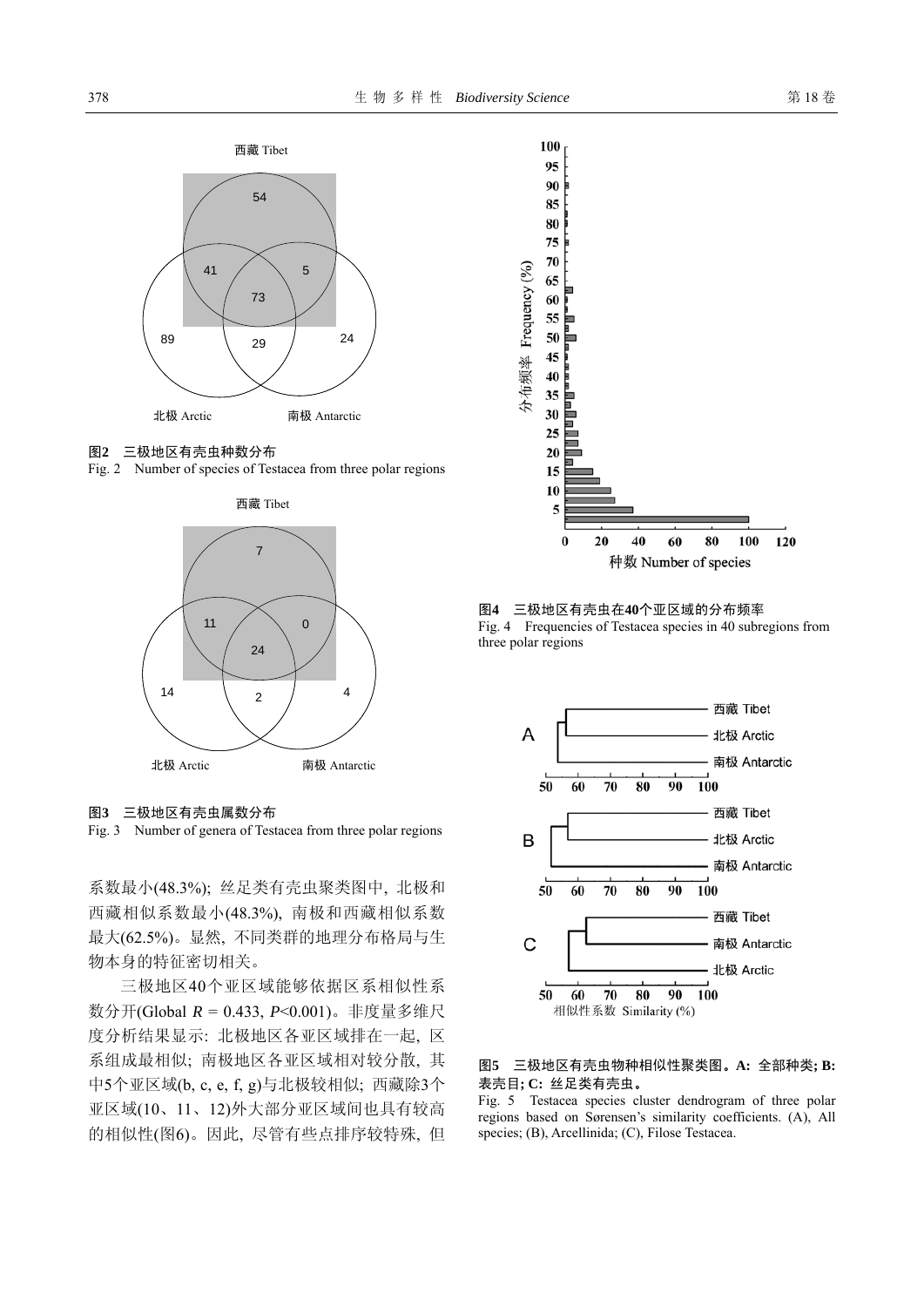

图**6** 三极地区有壳虫区系非度量多维尺度分析 Fig. 6 Nonmetric multidimensional scaling (NMDS) ordination of Testacea fauna from three polar regions

仍然可以大致区分开北极、南极、西藏三大区域。

# **3** 讨论

#### **3.1** 有壳虫区系

总体而言, 三极地区砂壳科和砂壳虫属占的比 例最大, 分别包括79种和72种, 占总种数的25.1% 和22.9%。尽管北极记录的有壳虫种类最多, 南极最 少, 但是三极之间物种丰富度没有显著差异, 而且 区系组成呈现相同的特征, 即物种丰富度最高的属 均为砂壳虫属、匣壳虫属、梨壳虫属、鳞壳虫属和 表壳虫属。这些类群中很多种类能够在同一区域或 同一地点共存, 例如在40个亚区域的分布频率≥ 50%的25种中, 19种(76.0%)属于以上5个物种丰富 度最高的属。另外, 约1/3的种类(100种)仅在一个亚 区域发现, 揭示当地环境条件是影响有壳虫分布的 重要因素。

# **3.2** 分类阶元和物种鉴定标准

有壳虫的高分类阶元划分依据是伪足的形态 特征, 绝大多数种类确切的系统发育地位目前仍无 定论(Meisterfeld, 2002)。种和属分类阶元的划分依 据是壳体特征, 但是人们对有壳虫壳体变异的认识 还远远不够, 因此物种鉴定标准的不同将直接导致 不同的结果: 统合派(Lumpers)将一些有差异的亚 种(甚至种)归为一个种, 因此倾向于全球分布的观 点; 分割派(Splitters)将一些特征显著、差异明显的 亚种提升为种, 因此支持有壳虫具有地理分布格局 的观点(Meisterfeld, 2002; Green & Bohannan, 2006; Mitchell *et al*., 2008)。不可否认, 早期研究中一些原 始描述仅凭1–2个空壳就确定为新种或新亚种, 不 符合现代分类标准(Meisterfeld, 2002)。Heger等 (2009)认为仅依靠壳体特征难于区分*Nebela* (*Argynnia*) *antarctica*和*N. dentistoma*。前者被认为是限 制性分布种, 仅发现于南极地区; 后者被认为是全 球性分布种, 三极地区均有报道。总之, 合理正确 的分类和物种鉴定标准是生物多样性分析的基础, 为消除亚种水平的差异, 本研究采用相对稳定的种 水平和属水平进行分析。

#### **3.3** 有壳虫样品数

对于大区域空间尺度的分析, 地理因子是影响 微型生物空间分布的关键因子; 而对于小空间尺度 分析, 采样点环境因子会影响微型生物群落结构。 此外, 样品数量对于分析微型生物多样性地理分布 和区系也更为关键(Heino *et al*., 2010), 足够多的样 品数是保证数据真实可靠的前提。每个研究区域各 个样品间的有壳虫种数相差较大, 例如西藏邻近地 区滇西北一些样品中观察不到有壳虫, 而另一些样 品中甚至可发现高达50种之多(Yang *et al*., 2005)。 本文综合了不同研究者的数据进行分析, 三极地区 有壳虫的取样强度和取样季节存在一定差异。据本 研究统计, 三极地区样品数均超过700个, 其中北 极地区超过1,000个, 而且绝大多数样品采自夏秋 季节。尽管这些样品数不能保证采集到所有种类, 但是可在很大程度上防止出现采样过少造成数据 不完整的情况。

### **3.4** 壳体大小与区系分布

有壳虫个体微小, 容易借助风、水流、其他动 植物、人类活动等媒介进行长距离传播, 壳体愈小, 愈容易扩散(Wilkinson, 2001; Yang *et al*., 2010)。40 个亚区域中, 仅在1个亚区域记录的种数是100种; 仅在三极地区中1个地区记录的种数是167, 占总体 的53.0%, 这些种的平均大小是95 μm。但是, 三极 地区共有种为73种(图2), 它们的平均大小是82 μm; 分布最广的6种平均大小是52 μm, 其中旋匣壳虫最 大(75 μm), 线条三足虫最小(29 μm)。这些结果提 示, 分布广泛的种类壳体相对较小, 但是多数种类 不是全球性分布。那些壳体较小且是全球性分布的 有壳虫, 其分布区不仅限于三极地区, 而且在地球 其他地区也经常被记录到(杨军, 2006)。另外, 有壳 虫即使形成包囊, 也是在壳体内部进行, 因此个体 大小不变, 不像纤毛虫的包囊往往比活体细胞小很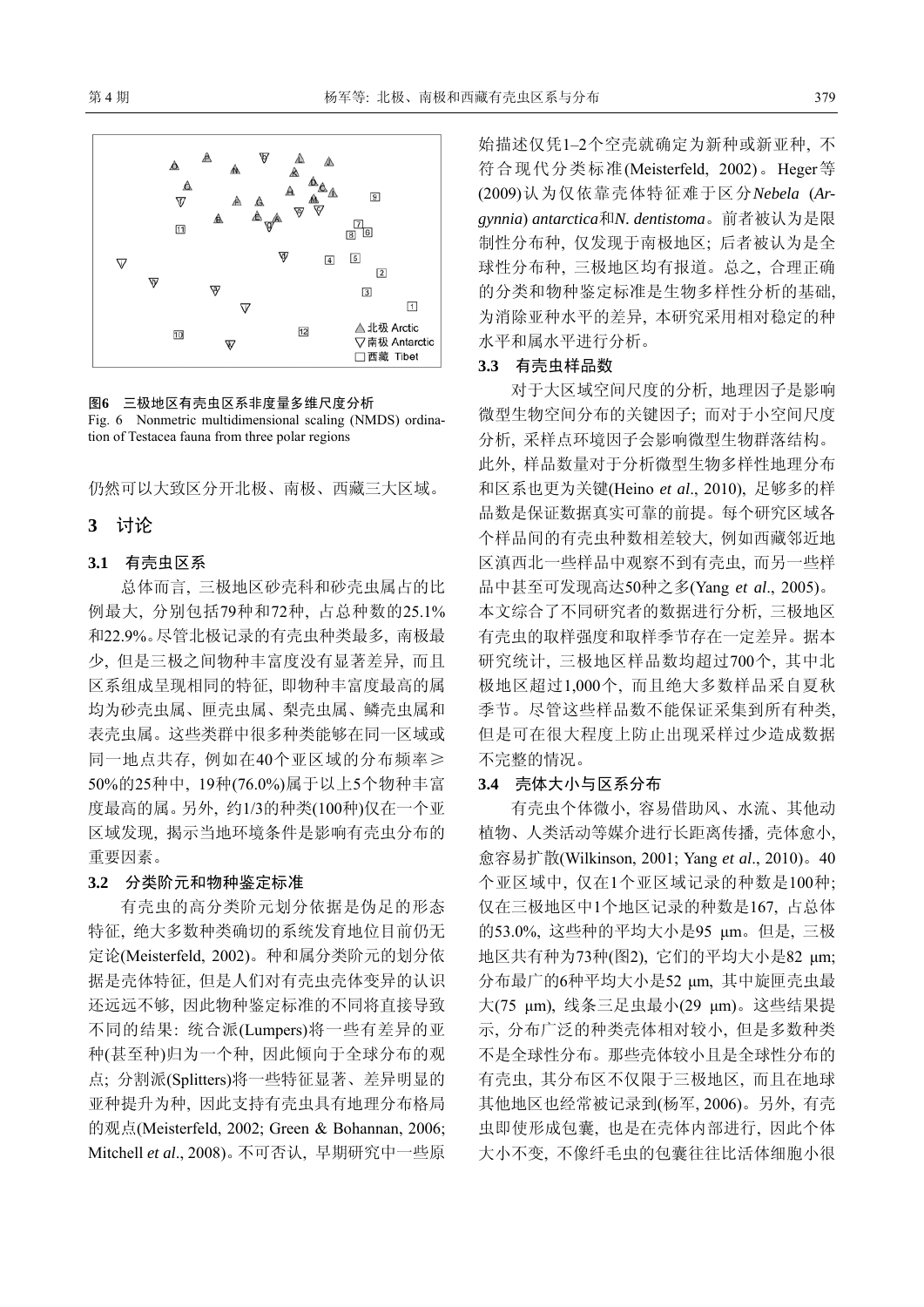多, 仅有几微米(张文静等, 2010)。总之, 有壳虫物 种多样性地理分布格局与壳体大小相关, 个体愈 小, 愈趋于广泛分布。

Wilkinson(2001)通过对南极和北极相似生境有 壳虫物种多样性分析, 发现仅分布于南极或北极的 种类壳体大小可达230 μm, 两极共有的种类最大仅 为135 μm, 提示个体较大(特别是大于100 μm)的种 类趋向于限制性分布。比较而言, 多数表壳目有壳 虫个体大于100 μm, 属于*K*-选择生物; 而绝大多数 丝足类有壳虫个体较小(小于100 μm), 属于*r*-选择 者(Wodarz *et al*., 1992; Smith *et al*., 2008)。Smith等 (2008)研究表明: 一些大于100 μm的有壳虫确实存 在明显的地理分布格局, 其地理分布范围仅限于特 定区域, 不难解释这些限制性分布的有壳虫都属于 表壳目有壳虫。例如, 一种匣壳虫(*Centropyxis gasparella*)仅在北极地区记录(Beyens & Chardez, 1995; Petz *et al*., 2007); 琵琶砂壳虫(*Difflugia biwae*)、瘤棘砂壳虫(*D. tuberspinifera*)和木兰砂壳虫 (*D. mulanensis*)等3种砂壳虫仅分布于东亚地区(杨 军, 2006)。更重要的是, 这些种类的壳体都大于100 μm, 且形态独特、易于鉴别, 如果它们分布于其他 地区则也很容易被发现。因此, 多数有壳虫分布广 泛, 但是一些壳体较大的种却不是全球性分布。

#### **3.5** 生境类型与区系分布

生境和气候方面, 南极和北极更为相似, 具有 明显的极昼、极夜现象; 然而在地理距离方面, 北 极和西藏更近。尽管有壳虫仅仅生活于单一特殊生 境的情况很少, 但是生境的差异也将会导致有壳虫 物种多样性的不同(Beyens & Chardez, 1995)。例如, 梨壳虫属、鳞盖虫属和鳞壳虫属的多数种类属于苔 栖或喜苔种类, 在苔藓和土壤生境中十分常见, 而 且丰度较其他种类高; 砂壳虫属和匣壳虫属在淡水 湖泊和水库中多样性和丰度较高 (Meisterfeld, 2002)。三极地区有壳虫采样点生境包括各种淡水、 湿地、土壤、苔藓类型。因此, 多种类型生境的样 品可反映该地区有壳虫区系的基本组成。

在小空间尺度范围, 食物、pH、温度等环境因 子不仅影响有壳虫群落结构, 而且可在一定范围内 改变壳体形态, 进而影响有壳虫的分布和区系组成 (Wanner, 1999)。例如, 普通表壳虫(*Arcella vulgaris*) 具有最适温度, 在20℃时繁殖速度最快(Laybourn & Whymant, 1980)。一些有壳虫壳体变异程度很高, 属于大小多型种, 即在同一物种内壳体大小频率分 布曲线不是正态分布, 而是双峰分布或多峰分布, 甚至大个体是小个体的2–3倍(Smith *et al*., 2008)。在 同一类型生境的大小单型种, 例如瘤棘砂壳虫, 为 了适应当地的环境不同种群间也会在形态特征值 方面形成显著的差异(Bobrov & Mazei, 2004; 刘乐 冕等, 2010)。最近的研究发现(Heger *et al*., 2010), 即使属于全球分布的形态种, 其遗传多样性也存在 不同程度的地理差异, 甚至一个形态种内存在两个 以上隐形种(cryptic species)。

#### **3.6** 地质历史事件与区系分布

在大区域乃至全球尺度, 现代生物区系分布特 征是由地质事件变化导致祖先区系的分化所决定 的。地球上有壳虫进化历史相当长, 其进化过程可 能更为复杂 (Porter & Knoll, 2000) 。 Smith 和 Wilkinson(1986)分析40°S以南温带地区和南极14个 地点的38种梨壳虫(*Nebela*); 发现物种丰富度随纬 度升高而呈现下降趋势, 而且与温度显著正相关; 基于中生代的大陆漂移事件, 提出侏罗纪梨壳虫进 化和分化模型。在北极地区也有相同的规律, 即有 壳虫物种丰富度随纬度升高而呈现下降趋势 (Benyens *et al*., 2000)。同样, 西藏地区有壳虫的物 种丰富度与气候因子(温度和降水)存在显著的正相 关关系(Yang *et al*., 2006); 云南高原湖泊处于温暖 湿润的亚热带高原季风气候区, 有壳虫多样性分布 与所处水系密切相关(Yang *et al*., 2009)。由于极地 和西藏地区气候分带格局和云南复杂水系的形成 有明确的地质历史原因, 因此推测现代有壳虫的区 系和分布格局形成与地质事件密不可分。

目前, 瘤棘砂壳虫广泛分布于我国珠江下游和 长江中下游, 但是, 西藏地区水系、以及云南境内 珠江上游南盘江流域和长江上游金沙江流域的水 体没有发现其分布, 其历史原因可能与青藏高原隆 升地质事件相关, 地质历史事件不仅影响有壳虫的 生活环境, 而且还将进一步影响生物的扩散和迁移 (Yang *et al*., 2009)。有壳虫的群集过程(colonization) 与其丰度和扩散能力密切相关, 即使相同生境的大 小单型种, 不同地区的种群间也会出现显著的特征 差异, 其根源可能与地质历史事件相关。

最后需要指出的是, 结合地球演化历史, 对三 极地区典型生境有壳虫多样性进行分析, 在形态、 生理生态、分子水平比较种间、隐形种、种内不同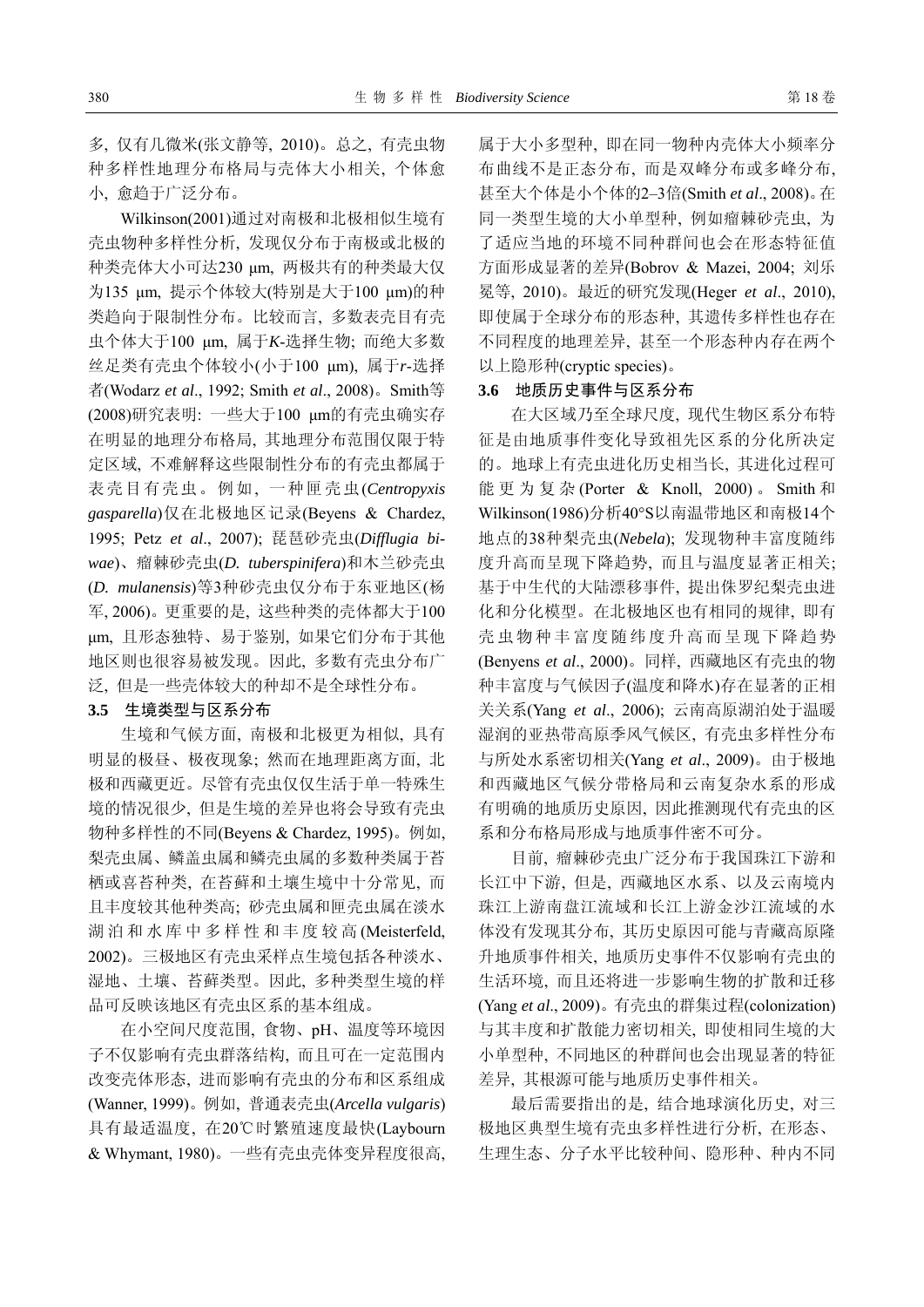地理种群的差异和多样性, 在进化角度、分子水平 进一步揭示有壳虫地理分布格局和生态适应机制, 将会促进有壳虫生物地理学的发展与进步。

#### 参考文献

- Beyens L, Chardez D (1995) An annotated list of testate amoebae observed in the Arctic between the longitudes 27˚ E and 168˚ W. *Archiv für Protistenkunde*, **146**, 219–233.
- Beyens L, Chardez D, van de Vijver B (2000) A contribution to the protist-diversity in the polar regions: testate amoebae data from the Russian Arctic. In: *Topic in Ecology: Structure and Function in Plants and Ecosystems* (eds Ceulemans R, Bogaert J, Deckmyn G, Nijs I), pp. 101–110. University of Antwerp, UIA, Wilrijk.
- Bobrov A, Mazei Y (2004) Morphological variability of testate amoebae (Rhizopoda: Testacealobosea: Testaceafilosea) in natural populations. *Acta Protozoologica*, **43**, 133–146.
- Finlay BJ (2002) Global dispersal of free-living microbial eukaryote species. *Science*, **296**, 1061–1063.
- Foissner W (2008) Protist diversity and distribution: some basic considerations. *Biodiversity and Conservation*, **17**, 235–242.
- Green J, Bohannan BJM (2006) Spatial scaling of microbial biodiversity. *Trends in Ecology and Evolution*, **21**, 501–507.
- Heger TJ, Mitchell EAD, Ledeganck P, Vincke S, van de Vijver B, Beyens L (2009) The curse of taxonomic uncertainty in biogeographical studies of free-living terrestrial protists: a case study of testate amoebae from Amsterdam Island. *Journal of Biogeography*, **36**, 1551–1560.
- Heger TJ, Mitchell EAD, Todorov M, Golemansky V, Lara E, Leander BS, Pawlowski J (2010) Molecular phylogeny of euglyphid testate amoebae (Cercozoa: Euglyphida) suggests transitions between marine supralittoral and freshwater/terrestrial environments are infrequent. *Molecular Phylogenetics and Evolution*, **55**, 113–122.
- Heino J, Bini LM, Karjalainen SM, Mykrä H, Soininen J, Vieira LCG, Diniz-Filho JAF (2010) Geographical patterns of micro-organismal community structure: are diatoms ubiquitously distributed across boreal streams? *Oikos*, **119**, 129–137.
- Laminger H (1972) Notes on some terrestrial testacea (Protozoa, Rhizopoda) from Nepal, Himalaya (Lhotse Shar). *Archiv für Protistenkunde*, **114**, 486–488.
- Lara E, Heger TJ, Mitchell EAD, Meisterfeld R, Ekelund F (2007) SSU rRNA reveals a sequential increase in shell complexity among the Euglyphid testate amoebae (Rhizaria: Euglyphida). *Protist*, **158**, 229–237.
- Laybourn J, Whymant L (1980) Effect of diet on reproductive rate in *Arcella vulgaris* Ehrenberg (Sarcodina: Testacida). *Oecologia*, **45**, 282–284.
- Levander KM (1901) Beiträge zur Fauna und Algenflora der süssen Gewässer an der Murmanküste. *Acta Societatis pro Fauna et Flora Fennica*, **20**, 1–35.
- Liu LM (刘乐冕), Yang J (杨军), Zhang WJ (张文静), Yu Z

(余正) (2010) Morphometric analysis of six natural populations of *Difflugia tuberspinifera* (Protozoa). *Zoological Research* (动物学研究), **31**: 435–443. (in Chinese with English abstract)

- Martiny JBH, Bohannan BJM, Brown JH, Colwell RK, Fuhrman JA, Green JL, Horner-Driver MC, Kane M, Krumins JA, Kuske CR, Morin PJ, Naeem S, Øvreas L, Reysenbach A-L, Smith VH, Staley JT (2006) Microbial biogeography: putting microorganisms on the map. *Nature Reviews Microbiology*, **4**, 102–112.
- Meisterfeld R (2002) Order Arcellinida Kent, 1880, testate amoebae with filopodia. In: *An Illustrated Guide to the Protozoa*, 2nd edn. (eds Lee JJ, Leedale GF, Bradbury P), pp. 827–860, 1054–1084. Allen Press, Lawrence Kansas, USA.
- Mitchell EAD, Charman DJ, Warner BG (2008) Testate amoebae analysis in ecological and paleoecological studies of wetlands: past, present and future. *Biodiversity and Conservation*, **17**, 2115–2137.
- Mitchell EAD, Meisterfeld R (2005) Taxonomic confusion blurs the debate on cosmopolitanism versus local endemism of free-living protists. *Protist*, **156**, 263–267.
- Nicholls KH (2003) Form variation in *Campascus minutus* and a description of *Campascus simcoei* sp. n. (Testaceafilosea, Psammonobiotidae). *European Journal of Protistology*, **39**, 103–112.
- O'Malley MA (2007) The nineteenth century roots of 'everything is everywhere'. *Nature Reviews Microbiology*, **5**, 647–651.
- Ogden CG, Hedley RH (1980) *An Atlas of Freshwater Testate Amoebae*. Oxford University Press, Oxford, UK.
- Penard E (1907) On some Rhizopods from the Sikkim Himalaya. *Journal of the Royal Microscopical Society*, 274–278.
- Petz W, Valbonesi A, Schiftner U, Quesada A, Ellis-Evans JC (2007) Ciliate biogeography in Antarctic and Arctic freshwater ecosystems: endemism or global distribution of species? *FEMS Microbiology Ecology*, **59**, 396–408.
- Porter SM, Knoll AH (2000) Testate amoebae in the Neoproterozoic era: evidence from vase-shaped microfossils in the Chuar Group, Grand Canyon. *Paleobiology*, **26**, 360–385.
- Raju NS, Suxena MR (1979) Algae and Testacea of the Cho Oyu (Himalayas) Expedition-II; Gyanophyta, Chlorophyta, Euglenophyta, Chrysophyta and Testacea. *Hydrobiologia*, **67**, 141–160.
- Richters F (1908) Moosbewohner. In: Nordenskjöld OG (ed) *Wissenschaftliche Ergebnisse der Schwedischen Südpolar-Expedition 1901-1903*, Zoologie II, **6**, 1–16.
- Smith HG, Bobrov A, Lara E (2008) Diversity and biogeography of testate amoebae. *Biodiversity and Conservation*, **17**, 329–343.
- Smith HG, Wilkinson DM (1986) Biogeography of testate rhizopods in the southern temperate and Antarctic zone. *Colloque sur les Écosystèmes Terrestres Subantarctiques*, **58**, 83–96.
- Smith HG, Wilkinson DM (2007) Not all free-living microor-